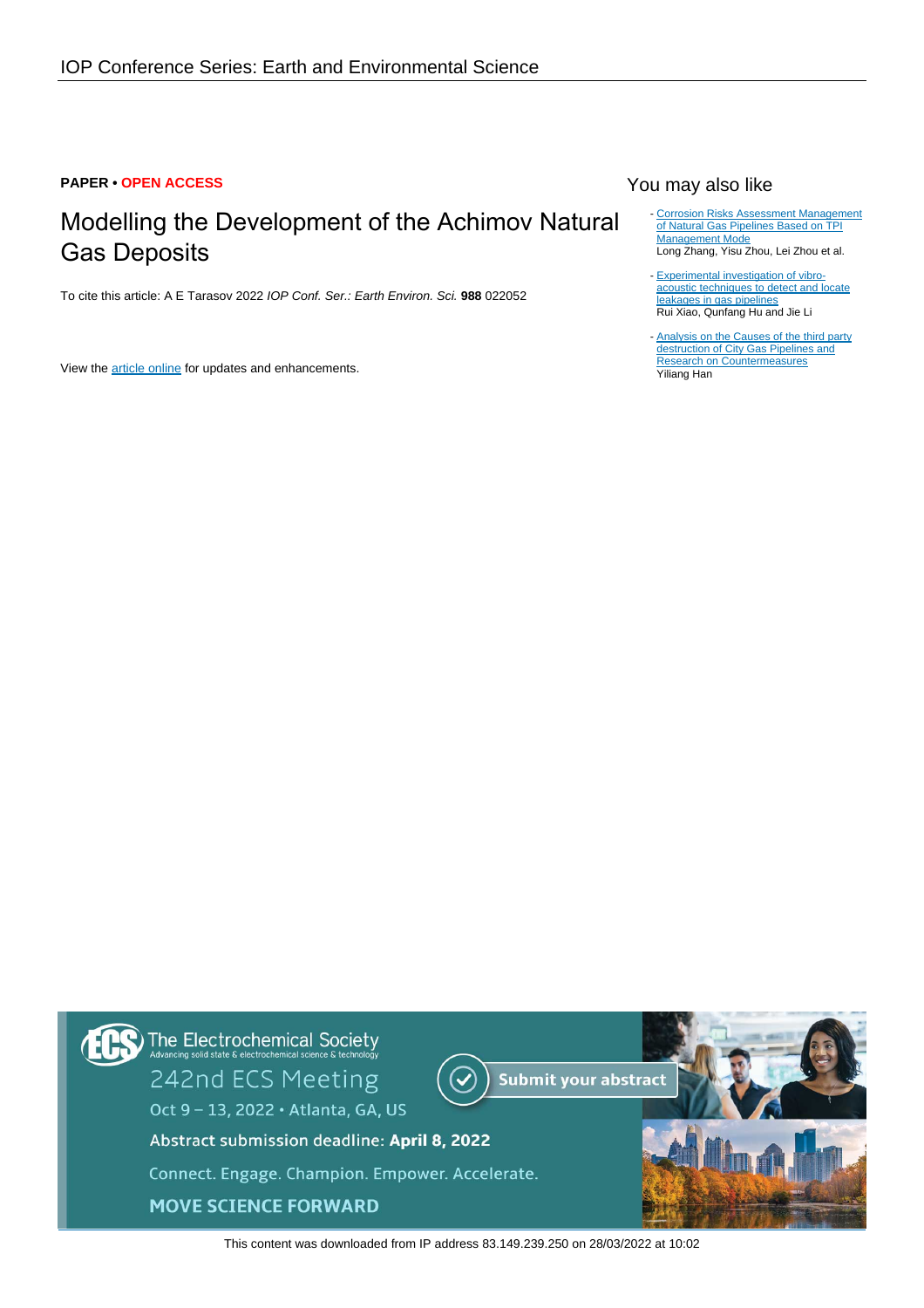IOP Publishing

## **Modelling the Development of the Achimov Natural Gas Deposits**

## **A E Tarasov1**

<sup>1</sup>Russia and world energy complex research department, The Energy Research Institute of the Russian Academy of Sciences, Nagornaya st., 31, k.2, Moscow 117186, Russian Federation

E-mail: aet98@mail.ru

**Abstract**. Currently, the Russian Federation is one of the largest natural gas producers in the world, second only to the United States in production. The world's largest proven gas reserves are located in Russia. Despite the colossal initial volumes of gas, many unique Russian fields have been operating in a declining production mode for a long time (for many years) and are steadily approaching the transition to the mode of fields with low-pressure gas, which is currently economically unprofitable to compress for supply to main gas pipelines for transportation to consumers. New gas and oil and gas condensate fields of the Russian Federation are located in new undeveloped regions of Russia. These areas are distinguished by a harsh climate, lack of transport infrastructure, are located far from existing gas pipelines and are characterized, as a rule, by a complex geological structure and multicomponent gas composition, which inevitably entails a further increase in the already considerable capital and operating costs, time lag, which, accordingly, reduces economic attractiveness of their development for gas producers. In this regard, additional exploration and production of gas from the Achimov deposit - formations lying below the developed Valanginian deposits of large gas fields, close to the transition to closure, is of great interest. The production of gas from the Achimov deposit at fields with a built infrastructure, where there is a connection to the main gas pipelines, can significantly reduce costs - both production and capital. The article is devoted to the issues of modelling gas production of the Achimov deposit.

#### **1. Introduction**

At present, the Russian Federation is one of the largest producers of natural gas in the world (natural and associated), second only to the United States in production [1]. The world's largest proven gas reserves are located in Russia [2]. Despite the colossal initial gas volumes, many unique Russian fields have been operating in a declining production mode for quite a long time and are steadily approaching the transition to the mode of fields with low-pressure gas, which is currently economically unprofitable to be compressed to be fed into gas pipelines for further transportation to consumers. To increase production volumes and even to simply preserve existing ones, it is necessary to compensate for the falling volumes of produced gas and, accordingly, it is necessary to commission new fields. New oil and gas condensate and gas fields of the Russian Federation are located in new undeveloped regions of Russia with a harsh climate. These areas are characterized by the absence of transport infrastructure, are located far from the existing main gas pipelines and are characterized, as a rule, by a complex geological structure and a multicomponent composition of the gas contained in them, which

Content from this work may be used under the terms of theCreative Commons Attribution 3.0 licence. Any further distribution of this work must maintain attribution to the author(s) and the title of the work, journal citation and DOI. Published under licence by IOP Publishing Ltd 1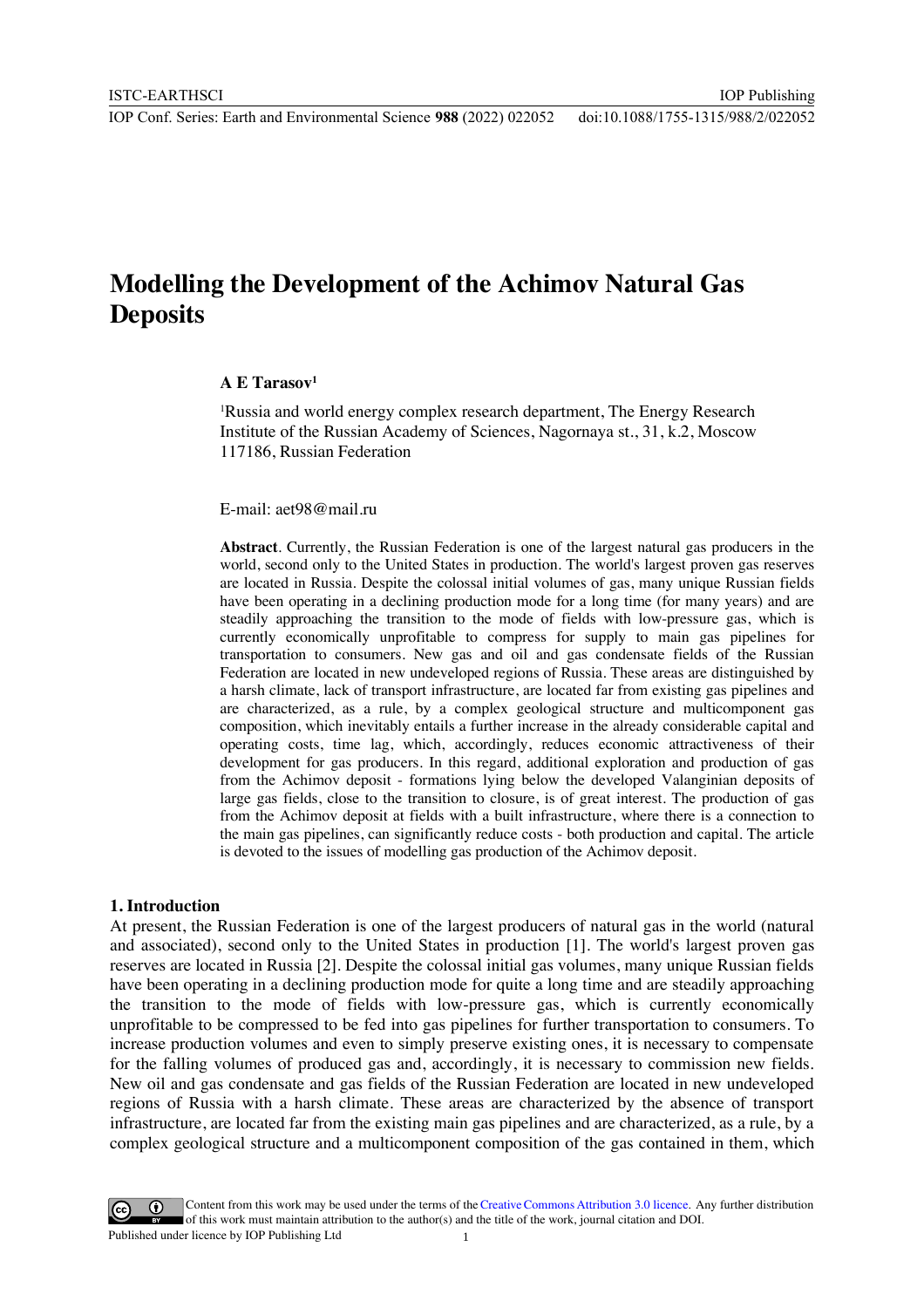inevitably entails a further increase in capital and operating costs, time lags and, accordingly, reduces the economic attractiveness of development. for gas producers. In this regard, additional exploration of layers lying below the developed Valanginian deposits, large gas fields, close to the transition to the category of low-pressure ones, is of great interest. These formations include deposits of the Achimov deposit.

## **2. Features of the structure and development of the Achimov deposits**

Gas production of the Achimov deposit is carried out at the field with already built infrastructure, where there is a connection to the main gas pipelines, and this allows to sufficiently reduce costs both operational and capital, reduce the time lag and shorten the commissioning time. Production from these deposits can significantly facilitate the production of gas from the Cenomanian and Valanginian deposits in the final period of their development using a unit with a highly efficient ejector. Thanks to the use of this unit, gas from the Achimov deposit, due to its high reservoir pressure, will be able to lift gas and condensate from the overlying reservoirs and exclude the use of booster compressor stations [3]. In the absence of sufficient demand for gas, it is possible to switch to re-injection of the produced and dried gas back into the reservoir to intensify the production of liquid hydrocarbons (oil or condensate), depending on the type of a specific Achimov deposit. All this, in turn, will allow, to a certain extent, to reduce the carbon footprint from gas production from the Achimov deposit and allow counting on a reduction in the cross-border carbon tax, both on the gas itself and the exported products in the production of which it was used [4].

The strata of the Achimov deposit are located below the strata of the Valanginian horizons at depths from 3500 to 4000 m. Deposits of the Achimov deposit can be gas, gas condensate and oil and gas [5]. A common feature of the Achimov deposit is a difficult-to-permeable reservoir, which makes the development quite difficult compared to the Cenomanian and Valanginian deposits. The drilled vertical production wells similar to the wells in the Cenomanian and Valanginian formations in the Achimov deposit have an extremely low production rate and do not even justify the cost of drilling. Commercial development of the Achimov deposit is carried out by drilling horizontal wells followed by hydraulic fracturing. The fracturing capacity must be sufficient to crush the reservoir of the productive formation and release gas and liquid hydrocarbons for recovery to the surface. At the same time, hydraulic fracturing should not damage the interstitial layers and not cause the flow of produced hydrocarbons from the productive formation to other deposits. Optimization of the development process of such a formation consists in optimizing the frequency of the vertical wellbore grid, the length of the horizontal sections, the number of horizontal sections (bottom holes) extending from one vertical wellbore and the number of hydraulic fractures in one horizontal section.

## **3. Modelling the development of the Achimov deposit**

Each *i*-th development project of the Achimov deposit *Aci* as an object of modeling can be represented by five vectors Each *i*-th development project of the Achimov deposit *Aci* as an object of modeling can be represented by the following composition of vectors

$$
A_{ci} = (d_{gi}, d_{hi}, c_{ig}, c_{ih}, k_{ig}, k_{ih}, z_{ig}, z_{ih}) \quad i \in I_l,
$$
\n(1)

- where  $d_{gi}$  is a vector of dimension *T* characterizing the volume of gas production from the *i*th Achimov deposit for the last year of the period *t=1,…,T*.
- $d_{hi}$  is a vector of dimension *T* characterizing the volume of condensate production from the *i*-th Achimov deposit for the last year of the period *t=1,…,T*.
- $\bullet$  *c<sub>ig</sub>* a vector of dimension *T* characterizing the volume of operating costs for natural gas production from the *i*-th Achimov deposit for the last year of the period *t = 1,…, T*.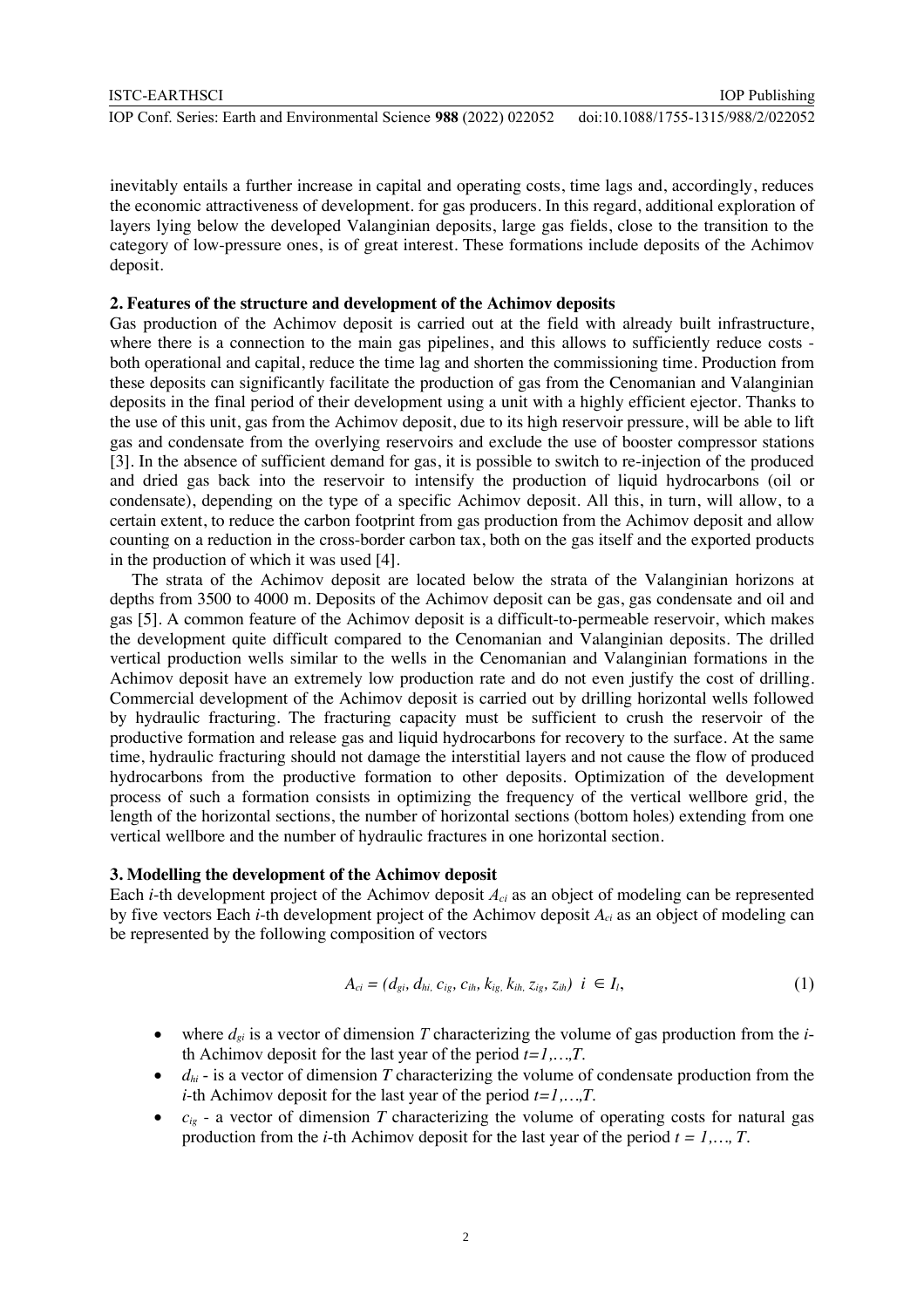IOP Conf. Series: Earth and Environmental Science **988** (2022) 022052 doi:10.1088/1755-1315/988/2/022052

- $c_{ih}$  a vector of dimension *T* characterizing the volume of operating costs for the production of liquid hydrocarbons from the *i*-th Achimov deposit for the last year of the period  $t = 1, \ldots$ *T*.
- $k_{ig}$  a vector of dimension  $T$  characterizing the volume of investments in natural gas production from the *i*-th Achimov deposit for the last year of the period *t = 1,…, T*.
- $k_{ih}$  a vector of dimension *T* characterizing the volume of investments in the production of liquid hydrocarbons from the *i*-th Achimov deposit for the last year of the period *t = 1,…, T*.
- $z_{ig}$  a vector of dimension *T* characterizing the volume of the carbon footprint accompanying the production of natural gas from the *i*-th Achimov deposit for the last year of the period  $t = 1, \ldots, T$ .
- *zih* vector of dimension *T* characterizing the volume of carbon footprint accompanying the production of liquid hydrocarbons from the *i*-th Achimov deposit for the last year of the period *t = 1, ..., T*

To simulate operating costs in the development of the Achimov deposit of the field:

- $c_{\text{gl}}(t)$  unit costs for gas production at the *i*-th Achimov deposit of the field for the period *t*.
- $\bullet$  *c<sub>hi</sub>(t)* unit costs for the production of liquid hydrocarbons at the *i*-th Achimov deposit for the period *t.*

The total operating costs  $C_i(t)$  for the production of hydrocarbons at the *i*-th Achimov deposit of the field for the period *t* will be:

$$
C_i(t) = \sum_i c_{gi}(t) * d_{gi}(t) + \sum_i c_{hi}(t) * d_{hi}(t)
$$
 (2)

To model capital investments in the development of the Achimov deposit of the field, the following are introduced into consideration:

- $k_{ei}(t)$  specific capital investments in gas production at the *i*-th Achimov deposit of the field for period *t*.
- $k_{hi}(t)$  specific capital investments in condensate production at the *i*-th Achimov deposit of the field for the period *t*.

The total capital investments  $K_i(t)$  in the production of hydrocarbons at the *i*-th Achimov deposit of the field for the period *t* will be:

$$
K_i(t) = \sum_{i} k_{gi}(t) * d_{gi}(t) + \sum_{i} k_{hi}(t) * d_{hi}(t)
$$
 (3)

To simulate the size of the carbon footprint in the development of the Achimov deposit:

- $z_{gi}(t)$  the specific volume of the carbon footprint accompanying gas production at the *i*-th Achimov deposit of the field for the period *t*.
- $z<sub>hi</sub>(t)$  the specific volume of the carbon footprint accompanying the production of condensate at the *i*-th Achimov deposit of the field for the period *t*.

The total carbon footprint  $Z_i(t)$  accompanying the production of hydrocarbons at the *i*-th Achimov deposit for the period *t* will be: